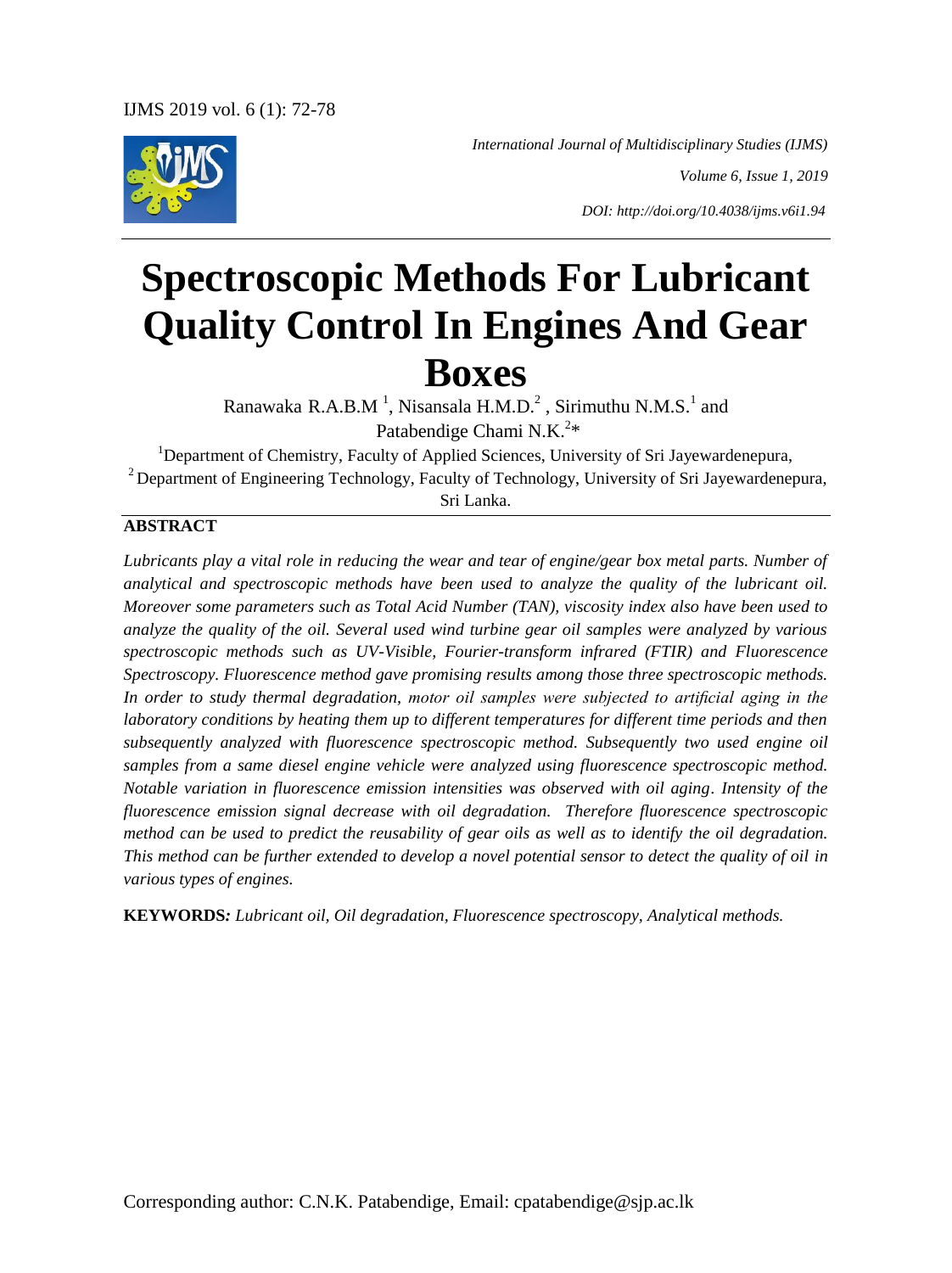# **1. INTRODUCTION**

Identification of oil degradation in engines and gear boxes is important and it is similar to the blood test of human which reveal the condition of the body. Especially, condition monitoring of heavy duty machineries such as wind turbines is essential for a better maintenance (Amiyo et al.,2000). Lubricant oil possesses many valuable properties like protecting engines from effects arising from heat, pressure, corrosion, oxidation and contamination. It functions as a fluid layer between moving parts, reducing friction and wear, cleaning the interior of the engine by removing dirt, wear and combustion contaminants. cooling an engine by increasing heat dissipation, further reducing wear and preventing the entry of contaminants (Liu et al. , 2007). Motor oil consists of mainly two components such as base oil and additives. Base oil is either a mineral oil or synthetic oil (Abdulrahim et al. , 2003). Primary additives are viscosity index improvers, friction and wear modifiers, pour point depressants, antioxidants, corrosion, rust inhibitors and antifoam agents (Aziz et al. , 2003). But however against aging oil slowly degrades by either chemically, physically or by photochemically. As a result of degradation, physical and chemical properties like colour, viscosity and acidity are subjected to change. Acidity can be changed due to oxidation and additive depletion. Acids corrode metal parts of the engine (Wolak , 2018). Viscosity of the oil changes due to formation of higher or lower molecular weight segments and subsequently it will effect to friction between engine metal parts. Ultimately it causes severe damage to engine and motor parts.

Currently, the common practice is to change the oil by considering the mileage or working hours, but oil degradation not only depends on mileage but also with many other factors such as weather

conditions, engine type and quality of maintenance and etc. (Fitch , 2003).

The aim of this research is to analyze different oil samples of such as new oil samples, artificially aged oil samples, oil samples with different mileages and working hours with different analytical methods and identify most suitable method to track the oil quality. Finally the best suitable method will be further optimized to develop a novel sensor to detect oil degradation. Proper oil condition monitoring helps to save the machine life time as well as oil, otherwise if oil is removed before it degrades, it will be a waste and if it's too late damages can be happen to engine/gear box motor parts.

# **2. METHODOLOGY**

Wind turbine gear oil samples (five samples) of Mobil XMP 320 samples were collected in to cleaned containers, along with their fresh oils and used oil samples. Sample preparation methods were not used in this research as these spectroscopic methods are non-destructive techniques. Undisturbed samples were analyzed by  $\overline{UV}$ -Visible Spectrophotometer (Thermo Scientific GENESYS 10S Series) under a full scan (200 nm to 1100 nm wavelength range) and by Fourier-transform infrared spectroscopy (Thermo Scientific Nicolet S10 FTIR) using ATR method and further by Fluorescence spectrometer (Thermo Scientific Lumina) at 350 nm excitation wavelength.

Subsequently four sets of 10 ml samples of Caltex DS 40 engine oil were heated under four different temperatures against different time periods in laboratory by using a paraffin oil bath. Then it was analyzed with fluorescence spectrometer at 350 nm excitation wavelength. (Sample details are shown in Table1 & Table 2). Afterwards it has been found that fluorescence method shows promising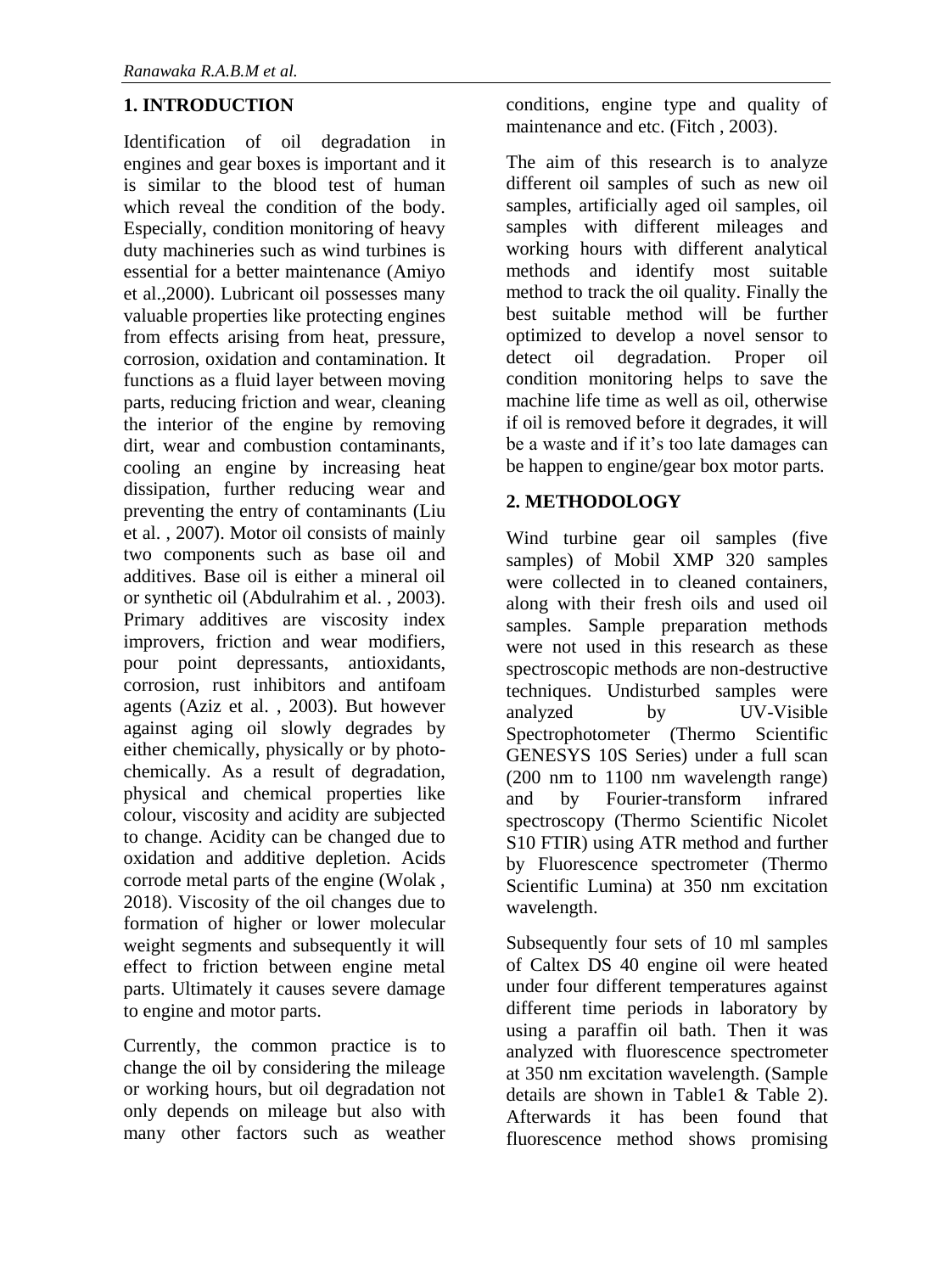results for all the oil samples. Therefore, fluorescence analysis was carried out for two used engine oils. Used engine oils were collected from same vehicle at 1400 km and at 2600 km mileages. When the fluorescence analysis was carried out there were no any significant differences for the two used oil samples. Therefore, sample pre-treatment was carried out to see any difference. Sample preparation was carried out by dissolving 20.0 µl of the oil sample in 3.0 ml of ethanol. Data was collected under excitation wavelengths of 280 nm, 300 nm, 320 nm, 350 nm and 400 nm.

**TABLE 2.Artificially aged and used engine oil samples (Caltex DS 40)**

| <b>Sample</b> | <b>Working hours</b> |
|---------------|----------------------|
|               |                      |
|               | 6760                 |
|               | 16207                |
|               | 6525                 |
|               | 7522                 |

Table 1:Wind turbine gear oil samples (Mobil XMP 320)

| <b>Sample</b>            | Age of oil                              |
|--------------------------|-----------------------------------------|
| $\mathbf{1}$             | Fresh                                   |
| $\overline{2}$           | Heated at 50 $\degree$ C for 1 hour     |
| $\overline{3}$           | Heated at 50 $^{\circ}$ C for 5 hours   |
| $\overline{\mathcal{A}}$ | Heated at $75^{\circ}$ C for 2 hours    |
| 5                        | Heated at 75 <sup>°</sup> C for 5 hours |
| 6                        | Heated at $100^{\circ}$ C for 3 hours   |
| 7                        | Heated at $150^{\circ}$ C for 7 hours   |
| 8                        | 1400 km                                 |
| Q                        | 2600 km                                 |

#### **3. RESULTS AND DISCUSSION**

None of the sample preparation method was used for wind turbine gear oils as it was necessary to select the best convenient one step method for oil quality detection. Hence FTIR, ATR methods were used for analysis.

The results in figure1 clearly show that there is no significant spectral changes among spectra of oil samples under the selected conditions. Therefore FTIR was not used for further analysis.



**Figure 1**: FTIR spectroscopy results of Mobil XMP 320 wind turbine gear oil samples.



**Figure 2**: Different UV-Visible spectra obtained for Mobil XMP 320 wind turbine gear oil samples.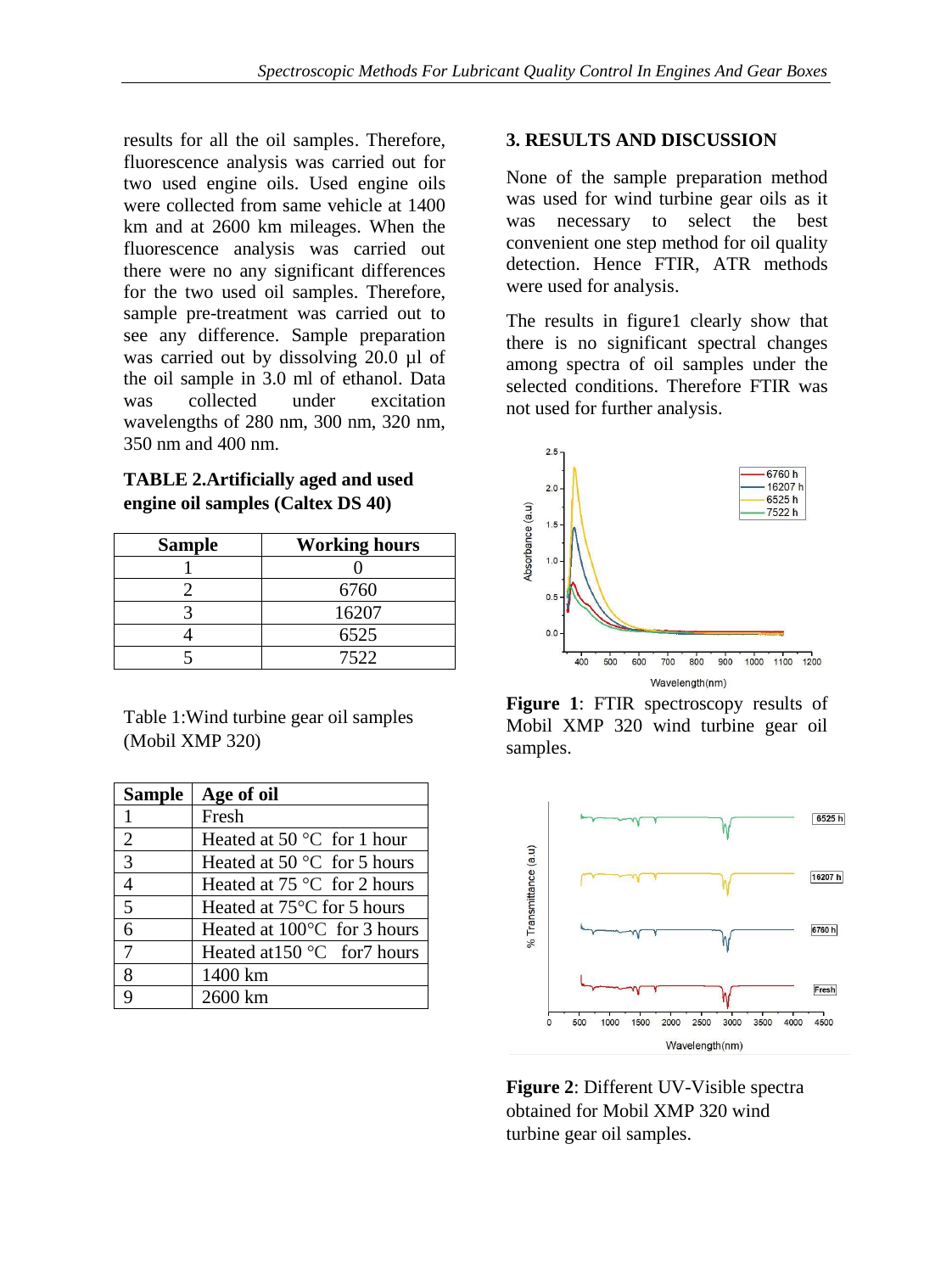Figure 2 shows UV-Visible results of wind turbine gear oil samples. When UV-Vis data are analyze carefully the bands are very close to the cutoff point of the instrument. Therefore UV-Visible method was not used for further analysis.





Figure 3 shows the fluorescence results of wind turbine gear oil samples and as it gives promising results. Therefore, fluorescence was used for further analysis. In addition, fluorescence intensities of degraded samples lie between 0-1000 counts.

Further to that, it emerges a necessity to identity accuracy of the methods which had used. Hence it is decided to carry out a comparative study on this fluorescence results against a complete analysis report issued from a recognized laboratory for the wind turbine samples. Such report usually analyze more than forty parameters to guarantee the outcome results. According to laboratory report, viscosity is in normal range in all wind turbine gear oil samples. In addition as per these reports, it has issued a warning status only for 6525 h and 16207 h samples and it indicates that different parameters were reasoned for the oil degradation in these two degraded samples i.e. the 6525 h working hour sample has degraded due to the increase in molybdenum level. In addition, 16207 h working hour sample has degraded because of its increase in particle count level. 6525 h sample is the least working hours sample, but according to the test report, it indicates that oil was degraded due to several other factors and not suitable for further use. Therefore it shows that the age is not only the parameter that effect the oil degradation.

Apart from gear oils, this research also focuses on auto mobile engine oils. Usually the maximum operating temperature of a wind turbine is between 40 °C - 70 °C. Automobile is between 100 °C -120 °C. But it has been found that when the automobile engine temperature goes beyond 135 °C lubricant oil losses its valuable properties (Marian, 2013), and one such property is viscosity (Santos et al. 2015).



**Figure 4**: Different Fluorescence spectra obtained for artificially aged and literarily aged Caltex DS 40 engine oil samples.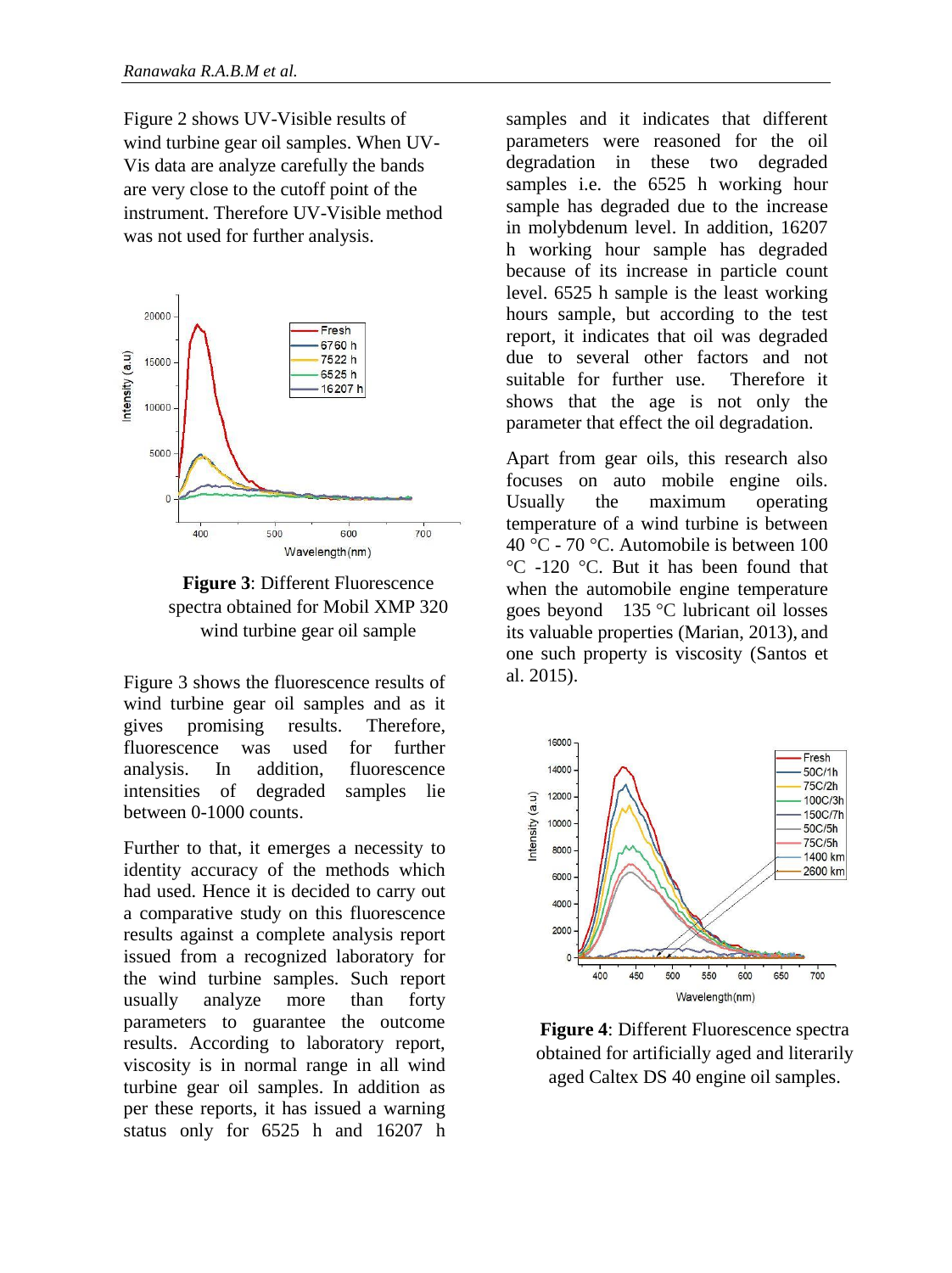Fluorescence spectroscopic data of artificially aged "Caltex DS 40" engine oil samples were shown in figure 4. The artificially aged engine oil samples were prepared in order to identify thermal degradation of the oil by fluorescence methods. In figure 4, it can be clearly seen a sudden fluorescence intensity drop in the oil sample heated to  $150^{\circ}$ C as it loses oil properties. When more than 150 °C temperature, the intensity lies in between 0-1000.

The fluorescence intensities of both degraded samples of wind turbine gear oil samples and artificially aged engine oil samples lies in between 0-1000. Therefore fluorescence method is chosen as the best suitable method for analysis of lubricant quality.

In accordance with the graphical analysis of spectra of three spectroscopic methods, FTIR doesn't show any significant variation of the spectra. Fluorescence data shows strong and distinct signals compare to UV-Visible spectroscopic method for both wind turbine gear oil and automobile engine oil. Because of this clear variation of spectra, fluorescence spectroscopy method was chosen as the best method.

Naturally aged engine oil sample series which were collected at 1400 km and 2600 km mileages from same vehicle engine did not show clear fluorescence pattern due to the contamination of fuel carbon residues. Hence 20.0 µl of sample was dissolved in 3.0 ml of ethanol and their fluorescence results were shown in Figure 6.



**Figure 5**: Colour comparison of wind turbine gear oil samples

Figure 5 shows the colour variation of different oil samples. Oil samples are contained in vials. (No: 1- brand new ,No: 2-9 artificially aged oil samples in the lab ,No: 10-13 less than one year used oil from four different turbines, No: 14-16 used old oils samples from three different turbines collected after machine shutdown. Samples were observed with increasing in colour of oil from No: 1 to 16)



**Figure 6**: Fluorescence results of used engine oil samples.

According to figure 6, distinct results were given at excitation wavelength of 300 nm. The spectral band position shows a hypochromic shift (blue shift) due to ethanol solvent effect. But the fluorescence intensities shows a distinct variation between these two samples.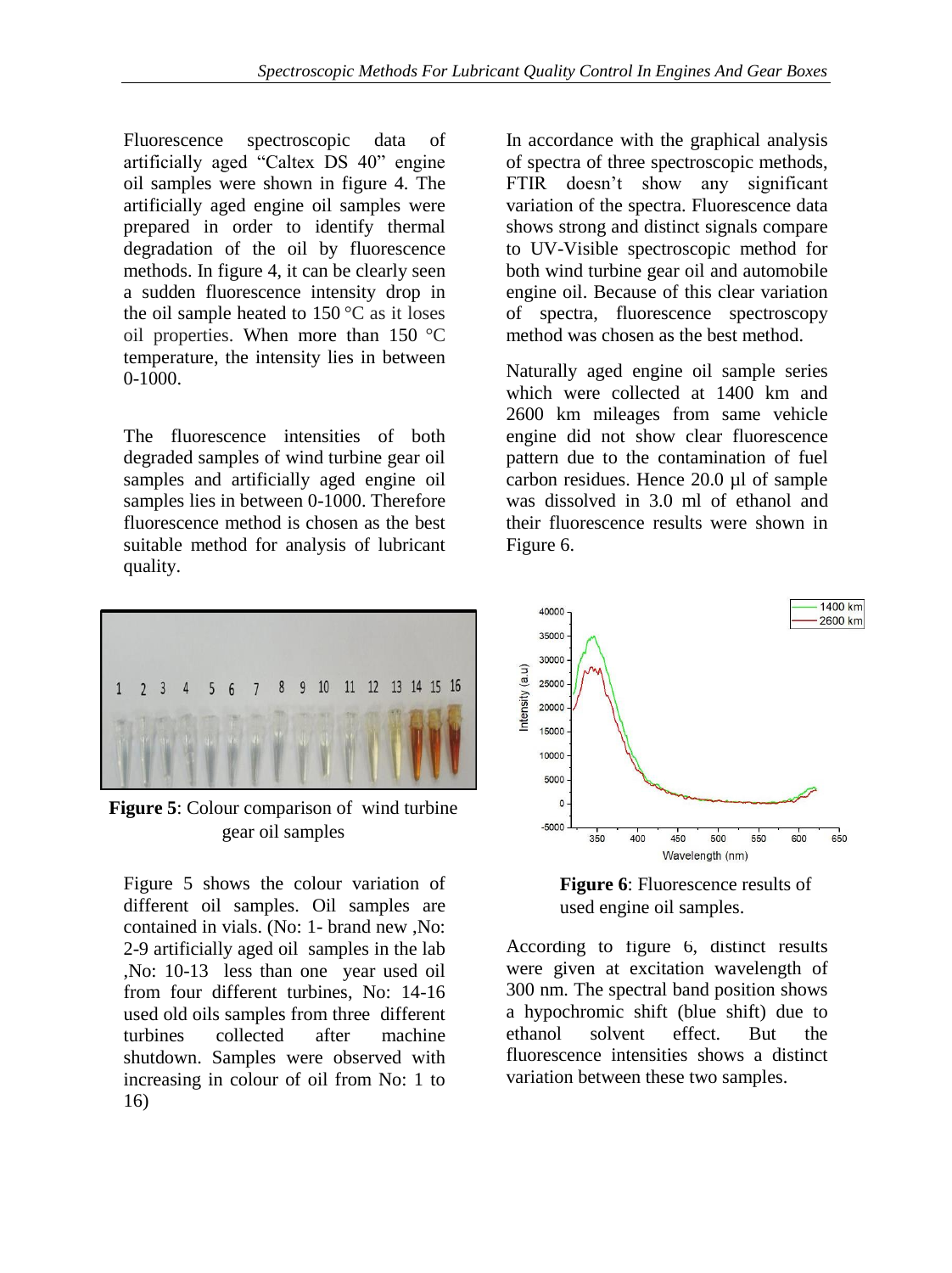In order to clarify that the solvent effect has an effect on analysis, Caltex DS 40 fresh oil and 20.0 µl of Caltex DS 40 dissolved in 3.0 ml of ethanol were analyzed with fluorescence method.



**Figure 7**: Solvent effect of ethanol in engine oils.

According to results shown in figure 7, it's clear that solvent effect of ethanol causes the blue shift and as well as an increase in fluorescence intensity in the fresh engine oil sample.

Therefore it reveals that fluorescence can be used to identify the oil degradation even in fuel mixed blackened engine oils after a simple sample preparation.

## **4. CONCLUSION**

Several tests have been carried out to discover the feasibility of using fluorescence analysis to estimate the degradation of the oils in wind turbine gearboxes and other engine oils. Used, fresh oils and artificially aged oils were found to produce different patterns for fluorescence data which indicate that this technique can be potentially used for "one step" condition monitoring systems.

According to the results, degradation of gear box oils will be able to easily identify using this nondestructive fluorescence method. It does not require any sample preparation. The variation in intensity of fluorescence emission signal is a good indicator for the oil quality, since emission signal decreases with usage and degradation. There is no correlation between fluorescence intensity with other parameters like viscosity or acidity etc. since degradation does not depend on one or two factors. Hence fluorescence method is an outstanding method among other test methods as it gives similar result even when analyzing more than forty parameters. Therefore the fluorescence bands make it a .versatile analytical technique for the characterization of the composition of complex oil mixtures, such as those in wind turbine gear oils and engine oils.

## **REFERENCES**

Basu, A., Berndorfer, A., Buelna, C., Campbell, J., Ismail, K., Lin, Y., Rodriguez, L. and Wang, S.S., 2000. " Smart sensing" of Oil Degradation and Oil Level Measurements in Gasoline Engines. *SAE transactions*, pp.857-863.

Liu, J.Z., Rahman, A. and Rhodes, M.L., Honeywell International Inc, 2007. *Oil quality sensor structure for permanent applications*. U.S. Patent 7,293,450.

Abdulrahim, A.T., Highina, K.B. and Usman, M.L., 2003. Regeneration of used lubricating oil as a source of energy. *Arid Zone Journal of Engineering, Technology and Environment*, *3*, pp.32-38.

Hirri, A., Bassbasi, M. and Oussama, A., 2013. Classification and quality control of